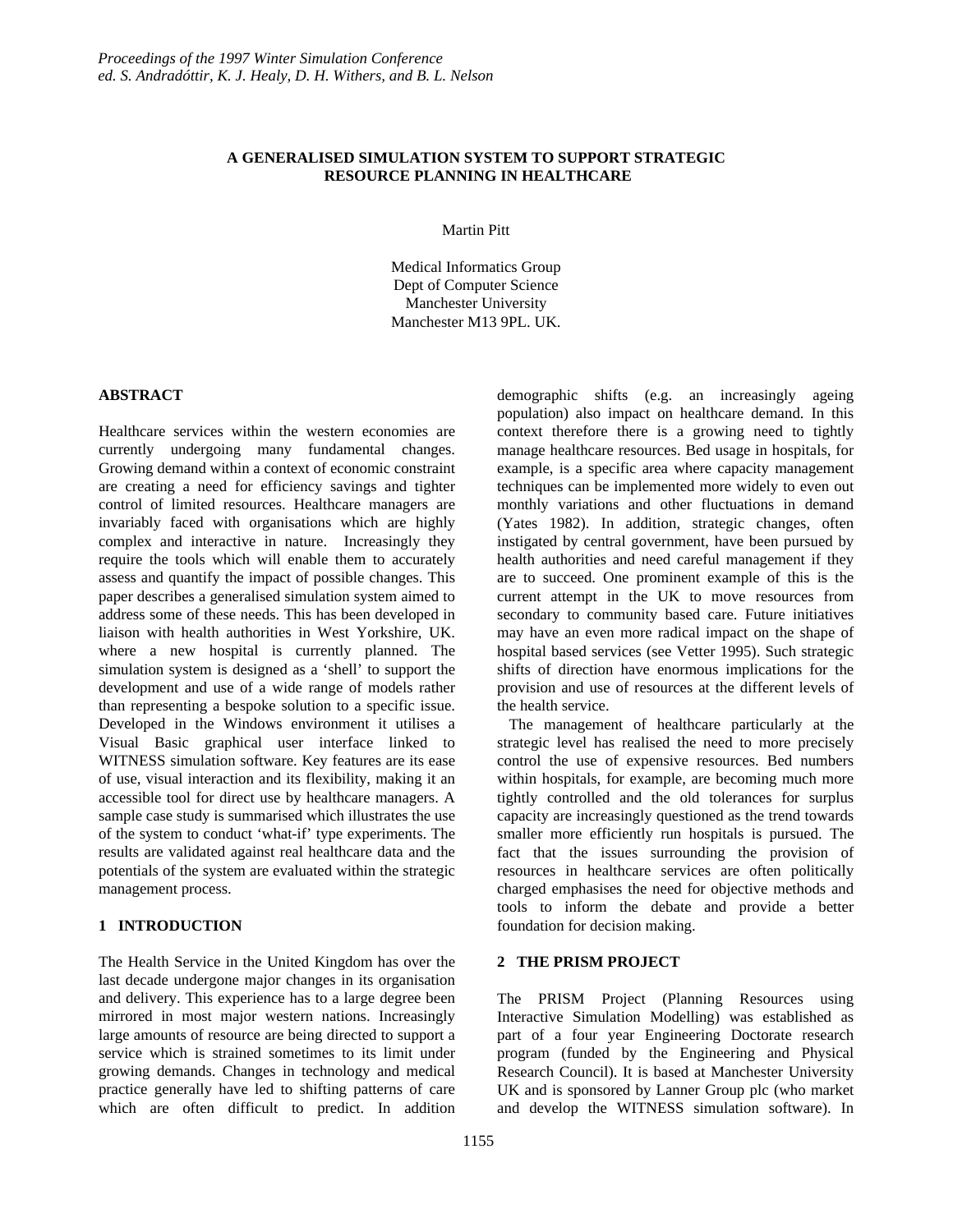November 1995 approaches were made to Calderdale and Kirklees Health Authority, West Yorkshire, UK and the PRISM Project was initiated as a collaborative work programme which aimed to investigate the use of interactive simulation in strategic healthcare management.

One specific issue identified at the start of the project was the need to model hospital bed use in order to assess future need. Plans were already at an advanced stage for the development of a new hospital within the area controlled by the authority. Concerns had been raised about the planned level of bed provision and quantitative assessments of bed usage were required to properly gauge the size of the planned hospital in the context of projected changes in healthcare delivery. Limitations of linear statistical models typically used by health economists and consultants had been highlighted. Such models, for example, often rely on aggregate data and fail to adequately capture the fluctuations and variability in healthcare demand. Such factors pointed to a role for dynamic simulation to gauge the impacts of planned and expected changes. The PRISM work aimed to develop a simulation system which could demonstrate support for these identified management needs.

### **3 DESIGN ISSUES**

From an early stage in the PRISM Project it became apparent that the scope and diversity of strategic healthcare concerns vastly outweighed the capacity of any one simulation model to offer a universal solution. It was apparent that the level of complexity and interaction both *within* and *between* the specific institutions of the healthcare (e.g. within hospital organisation and between hospitals and community care institutions) presented a particular challenge to any attempts to model and quantify the effects of likely changes. Often changes within one institution impact profoundly on the operations of another. Faced with these issues it is not surprising that most attempts to use simulation within healthcare to date have concentrated on relatively tightly constrained environments of operational care (e.g. the organisation of Accident and Emergency Departments) or have needed to vastly simplify the modelled domain in order to produce usable results. In general such studies have been directed at specific issues of concern within identified institutions of care (see, for example, OR Soc. 1995).

The approach of the PRISM project has been to look at the feasibility of establishing a more general framework or 'shell' which could support a range of models and variables in contrast to bespoke solutions. Initial discussions with managers and other healthcare professionals led to the formulation of a set of criteria to inform the design of such a system which included the following requirements:-

*ease of use -* the system should be sufficiently accessible for healthcare managers to understand the simulation models and to easily enter inputs to control and experiment with 'what-if' scenarios.

*transparency -* visual elements and animated displays should be available to allow observers to easily visualise the key elements of the simulation and provide a direct means for observers to gain confidence in the capacities of the model. This is particularly important given the political context of healthcare management.

*interactivity -* it should be possible for end-users of the system to view and control the key variables and to browse and control simulation outputs directly. Ideally changes should be possible during a simulation run to enable the impact of any changes to be observed.

*flexibility and versatility* - the system needs to be able to support a wide range of models across a variety of healthcare scenarios and at many different levels of detail (or granularity). Ideally models will offer a range of variable inputs to support investigation of interactive effects.

*validation* - models need to be fully validated against real healthcare data and experience in order for system users and others to have confidence in the outputs. Clear methods and criteria for validation need to be outlined.

These specification needs resulted in a design architecture for the PRISM simulation system as depicted in Figure 1 below. This consists of the following linked elements:-

- A simulation engine supported by a modelling methodology used to develop a range of models.
- A generalised user interface, used to display and control key parameters of a simulation model.
- Data files used to store the menu and control data needed to populate the interface linked with the appropriate simulation model files.

The software chosen to develop this system was WITNESS (Version 8 - marketed by Lanner Group Ltd. UK.) linked to an interface programmed in Microsoft Visual Basic (Version 4). The wide range of OLE (object linking and embedding) functionality supported by the recent versions of WITNESS make it an ideal system for the PRISM design. Visual Basic was chosen for developing the interface due to its good support for mouse based graphics, rapid development times, and its OLE data linking features.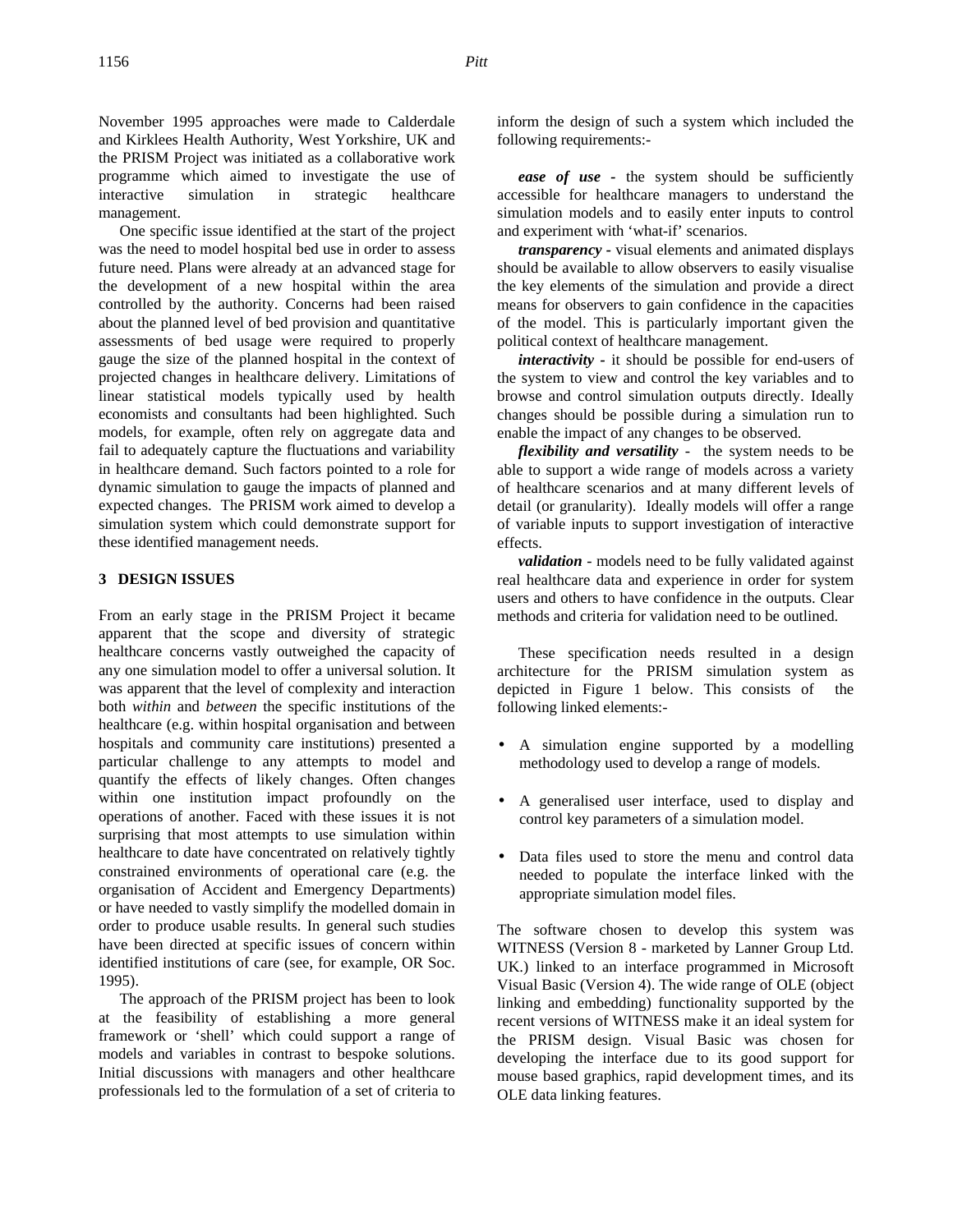

Figure 1. Design Architecture for Simulations and Interface

At all stages during development of the PRISM system the principle of generic design were adhered to in order to ensure the wide range of application desired for the final system. Any specifics relating to the design of the healthcare models themselves, the data used to populate those models, as well as the menu controls and parameters used to control the simulation experiments

were restricted to the individual data files loaded into the system rather than forming a 'hardwired' part of the interface or simulation system itself. The PRISM system is thus designed as a *generic application* into which specific healthcare models and controls are loaded rather than representing one particular simulation model. Case study examples of simulation models have been used throughout the development of the system to test and evaluate successive versions of the prototype.

#### **3.1 The PRISM interface**

Figure 2 below shows an example screen from the PRISM interface. This comprises a set of graphical browsing tools controlled via a standard menu based screen. All menu elements and control items within the interface (with the exception of the general 'File' and Help' menus) are a product of a data file loaded for a specific experimental simulation. These controls enable users to interactively control key parameters of a model during simulation experimental runs using mouse and keyboard commands . Outputs from the simulation can also be viewed via graphical browsers. In addition

control routines for file and data management are included to support data transfer to the WITNESS software (via OLE functions) and for datasets to be saved to disk. A small control panel window is provided to allow the users to switch between the WITNESS simulation and the interface menu screen during experimental runs.

### **3.2 Simulation Modelling**

A central element in the design of the PRISM system was the modelling methodology used as a basis for the development of healthcare simulations. Although a full treatment of this subject would not be appropriate here, a number of considerations are important when adopting a modelling paradigm. Two central criteria to emerge from the work described here, for example, are that the modelling system should be *accessible* (important to enable the process of knowledge elicitation and capture) and secondly that there should be a specified method to translate the elements of the modelling language into the simulation system itself.

Much has been written on the issues of healthcare modelling (e.g. Davies 1985, Cohen and Molteno 1993, Millard and McClean 1994). In the context of building simulations it is likely that the many alternative modelling systems available will be appropriate to different problem domains. This is certainly an interesting area for further research (see Lehaney and Paul 1996). A related issue arising from this is the potential to use modelling software linked directly to simulation systems, again an interesting research area. Although such software already exists which supports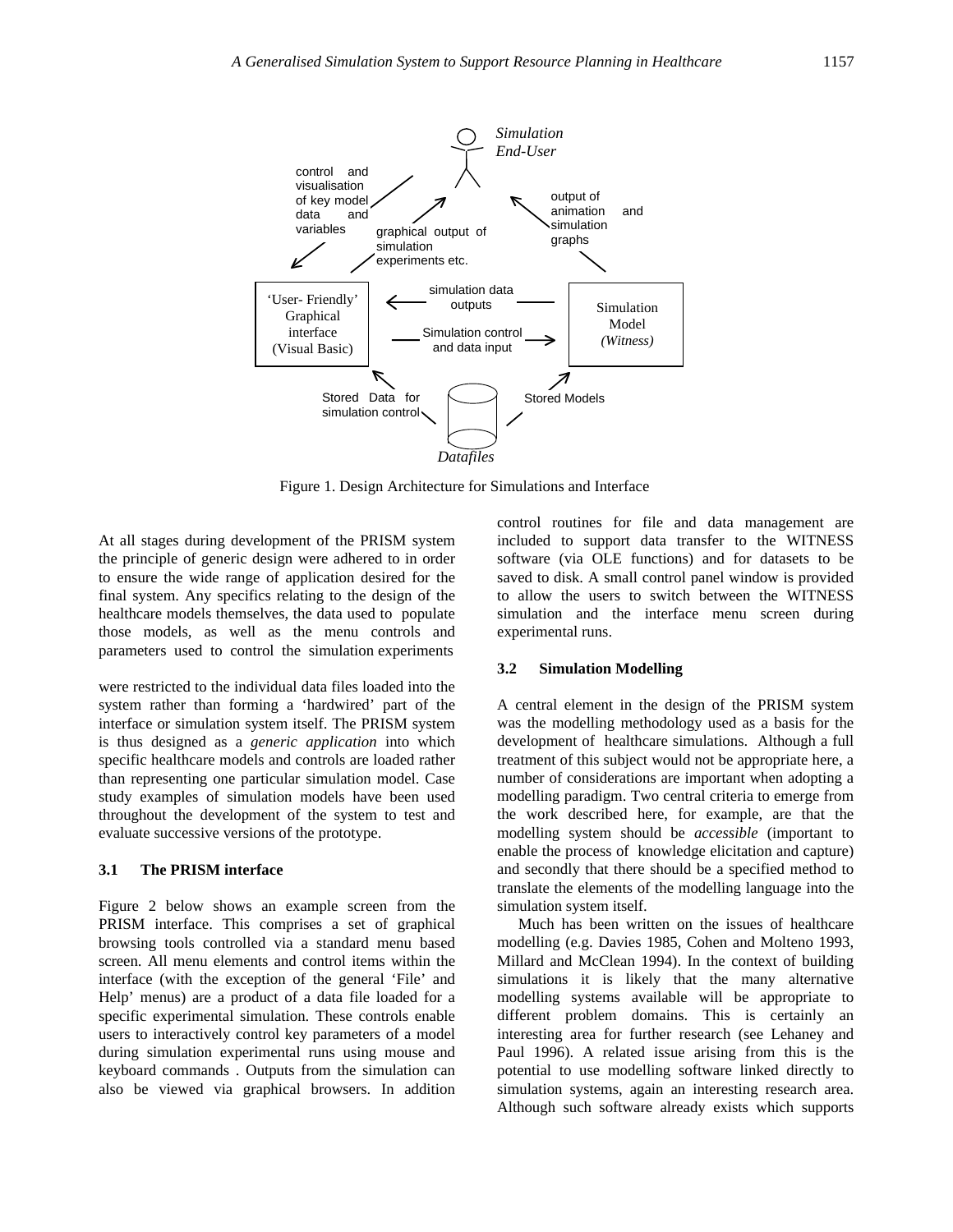

Figure 2. PRISM Interface Showing a Number of Graphical Controls

linkage to the WITNESS system (e.g. software based on IDEF3 modelling paradigm) it was decided in the PRISM Project to directly program models in WITNESS from paper based diagrams and specifications.

Within the PRISM Project a modelling paradigm based on State Transition Networks (STN) has been adopted. This was considered appropriate since it satisfied the criteria as mentioned above and also offered a patient-centred perspective of care which was considered useful by managers. Certainly the modelling diagrams used were quickly understood by those experienced in managing and delivering services. Indeed

STNs would often resemble the diagrams they would draw themselves to describe the processes under their control. Figure 3 below shows a relatively simple example of an STN used in an early case study. This models the flow of patients in an elderly care specialty across four phases of treatment.

The main elements of the modelling framework consists of *patient states* (rectangles), *events* leading to state transitions (triangles) and *conditional branching elements* (circles) which determine flow based on the attributes of a given patient.

Each of these elements needs to be separately



Figure 3. State Transition Network for Four Phase Model of Elderly Care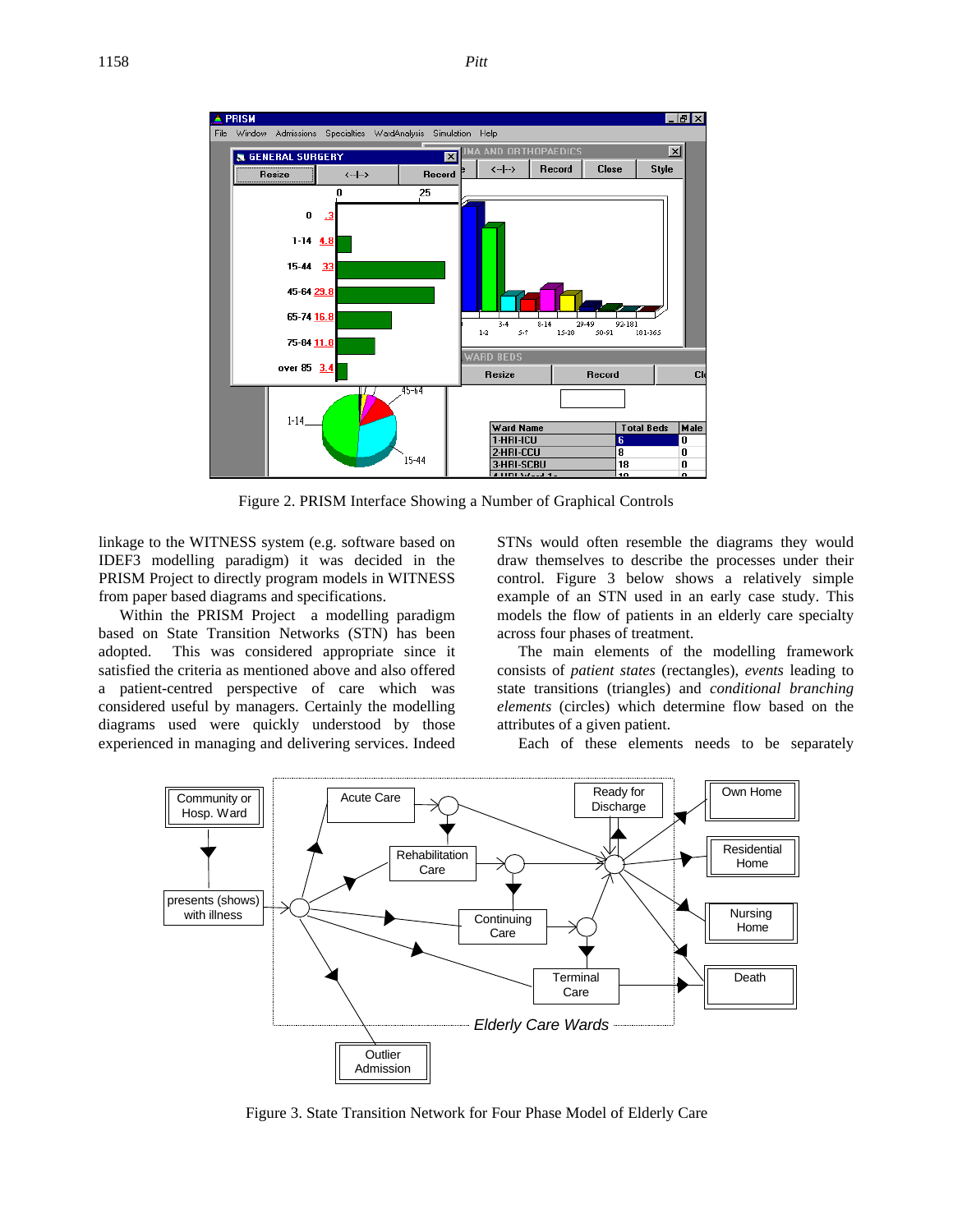specified to enable the translation from the model to the simulation. A methodology has been developed for this purpose.

Although the use of STNs has been adopted in the modelling work described here, on-going research is investigating the different modelling systems that may be appropriate within the healthcare domain. This aims to analyse which techniques may most usefully be applied to different situations. The development of software modelling tools integrated within the PRISM simulation system itself holds the potential for significant enhancement of the overall system in the longer term.

# **4 A SAMPLE CASE STUDY**

Central to the PRISM project has been the need to develop case study examples and to demonstrate useful applications in strategic healthcare management. Indeed the involvement of the Health Authorities has been contingent on the development of simulations useful to the management process. These conditions have assisted the development of the PRISM system as a whole. Case study simulation models have enabled the simulation framework to be tested at every stage and evaluated against management objectives for potential usefulness. The case study example summarised below illustrates one of a number of simulation experiments that have been conducted as part of the development of the PRISM simulation prototype.

#### **4.1 A General Hospital Simulation**

A simplified high level hospital model was developed in WITNESS to simulate the flow of patients through the different specialty streams and wards of existing hospitals in Halifax, UK. This simulation uses an array of demographic and healthcare data to generate representative daily case loads of patients. The treatment pathway of each simulated patient is then modelled through the different specialties of care and across a series of treatment phases (acute, rehabilitation etc.). These pathways are a function of each simulated patient's attributes as well as the on-going conditions of the hospital system (e.g. level of bed occupancy).

#### **4.2 Model Inputs**

In order to specify the model, a range of variables are transferred to the simulation via the PRISM interface. The graphical controls of the interface enable end-users of the system to browse and change many of the key

parameters of the model. Variable categories accessible in this way are summarised below:-

- Demographic controls including variation of sex, and age profiles by specialty for the underlying treatment population.
- Demand fluctuations including standard variability as well as monthly and daily trend data
- Admissions total admissions by specialty as well as ratio of admissions type (e.g. elective versus emergency admissions).
- Hospital Ward Configuration number of beds, ward inventory, allocation of ward beds by sex and by specialty.
- Length of Stay distribution across each of the different diagnostic groupings
- Day Case percentages for each specialty and admissions type.
- Simulation controls Settings for length of simulation run and other elements of run-time operation.
- Output controls selection of graphical outputs from the simulation, and specification of data file outputs

In all over fifty graphical browsers are offered via the PRISM interface menus to control over a thousand separate variables which are transferred to the WITNESS simulation. The scope for experimentation is therefore very extensive. A baseline default setting is established for each of these variables, set according to the real healthcare data supplied by Calderdale Healthcare Trust. This dataset is given by the initial file which is loaded into the interface and hence vastly simplifies the process of experimentation.

### **4.3 Model Outputs**

Outputs from the simulation are in general controlled via the PRISM interface. The animated display of the WITNESS model supports a range of output graphs which can be monitored during the simulation run. In addition a number of data file outputs can be chosen to record various aspects of output. These include data which records the admissions profile, periodic 'snap shot' records of ward states, treatment pathways for individual patients and the discharge record. The data from these files can then be read via the PRISM interface on completion of each experimental run or alternatively imported into other applications (e.g. spreadsheets) for further analysis.

# **4.4 Model Validation**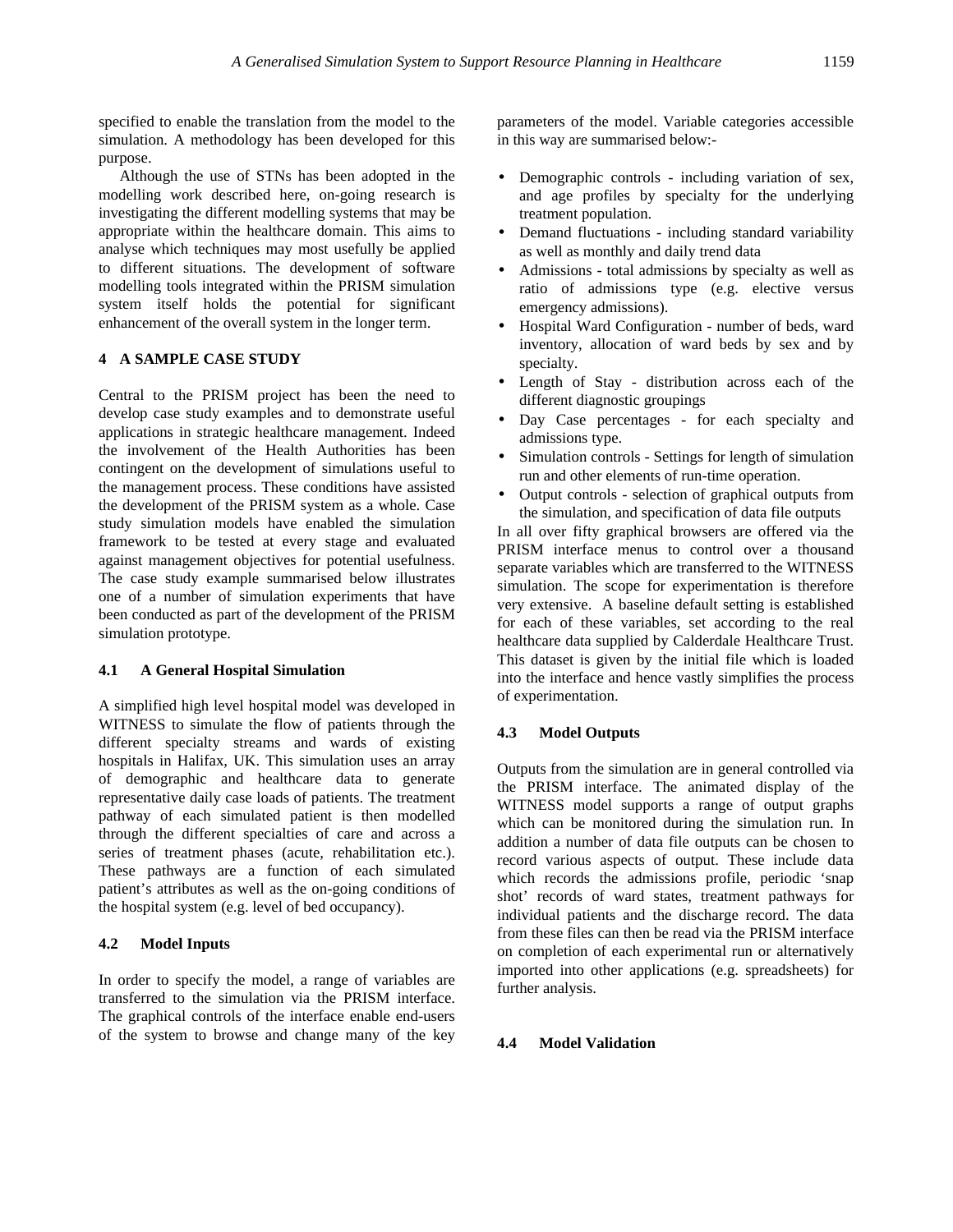Early validation trials have revealed, that despite the simplification entailed in such a high level model of hospital activity, bed occupancy graphs are remarkably faithful to the actual record when the simulation is run with actual health trust data. Figure 4 below shows a typical sample output from the simulation compared with real data supplied by the healthcare trust. Validation of the model is currently planned against data taken from another hospital in West Yorkshire to increase confidence in the simulation output. In addition more qualitative validation techniques are being pursued. These include evaluation by operational managers to confirm that the flow of patients broadly matches their experience of care and comparison of sample treatment pathways for simulated patients against the anticipated

Currently a series of simulation experiments are planned using the PRISM framework to investigate the impact of flexibility of allocation on hospital bed usage. Although previous studies (e.g. Dumas 1984) have shown simulation to be a useful tool in the optimisation of bed allocation between different specialties, further work is needed to assess the affects of centralised bed management rather than the current system of allocation by specialty. Another factor is UK Government directives which aim to restrict the use of mixed sex wards which will reduce flexibility of bed allocation.

### **5 CONCLUSIONS**

At this stage in the PRISM project a number of important

|            | <b>BED OCCUPANCY DATA</b>          |            |            |              | (No of Beds)                   |            |            |              |                    |
|------------|------------------------------------|------------|------------|--------------|--------------------------------|------------|------------|--------------|--------------------|
|            | <b>Calderdale Healthtrust Data</b> |            |            |              | <b>PRISM simulation output</b> |            |            |              | %diff              |
|            | <b>MEAN</b>                        | <b>MIN</b> | <b>MAX</b> | <b>RANGE</b> | <b>MEAN</b>                    | <b>MIN</b> | <b>MAX</b> | <b>RANGE</b> | <i><b>MEAN</b></i> |
| Jan        | 647                                | 607        | 685        | 78           | 625                            | 597        | 690        | 93           | 3.40%              |
| Feb        | 668                                | 606        | 680        | 74           | 659                            | 581        | 686        | 105          | 1.35%              |
| Mar        | 636                                | 587        | 685        | 98           | 620                            | 548        | 665        | 117          | 2.52%              |
| Apr        | 630                                | 572        | 676        | 104          | 650                            | 599        | 692        | 93           | 3.17%              |
| May        | 618                                | 575        | 667        | 92           | 620                            | 584        | 668        | 84           | 0.32%              |
| Jun        | 609                                | 551        | 656        | 105          | 607                            | 559        | 629        | 70           | 0.33%              |
| Jul        | 621                                | 562        | 657        | 95           | 607                            | 561        | 641        | 80           | 2.25%              |
| Aug        | 608                                | 566        | 648        | 82           | 600                            | 564        | 648        | 84           | 1.32%              |
| <b>Sep</b> | 595                                | 563        | 641        | 78           | 587                            | 547        | 625        | 78           | 1.34%              |
| Oct        | 587                                | 544        | 635        | 91           | 600                            | 540        | 637        | 97           | 2.21%              |
| <b>Nov</b> | 568                                | 529        | 600        | 71           | 563                            | 538        | 595        | 57           | 0.88%              |
| <b>Dec</b> | 555                                | 477        | 595        | 118          | 557                            | 469        | 588        | 119          | 0.36%              |
| Mean       | 601                                | 542        | 640        | 98           | 591                            | 533        | 639        | 106          | 1.66%              |

Figure 4. Sample Table of Simulation Results Compared with Real Data

experience of real patients with similar attributes.

#### **4.5 Simulation Experiments**

Early experiments with the general hospital model have focused on issues of resource and particularly the level of bed use under varying conditions. Key questions concerned the impact of flexibility of bed provision, the affects of predicted changes in healthcare performance, and changes due to demographic factors (e.g. shifts in age profile of the underlying population.). In many cases projections are available for the likely levels of such changes. These can be input into the simulation to assess the impact on hospital activity. Figure 5 below shows the simulation output of bed occupancy for each month of a simulated year of activity based on a set of projected performance data for the year 2000.

objectives have been achieved. The main elements of the generalised system for supporting healthcare simulation have been developed although many enhancements are planned. Early case studies have demonstrated the potentials of the system against a range of 'what-if' scenarios and the models have been validated against real health data.

The PRISM simulation system has been designed for direct use by managers within the healthcare professions. The graphical user interface transfers control of many key simulation variables to end-users and enables them to specify models and view simulation outputs. The facility to store sets of such variables as files holds the potential for cross-comparison between different scenarios of care. Although not definitive the outputs from such 'what-if' experiments are potentially very useful inputs into the strategic management process,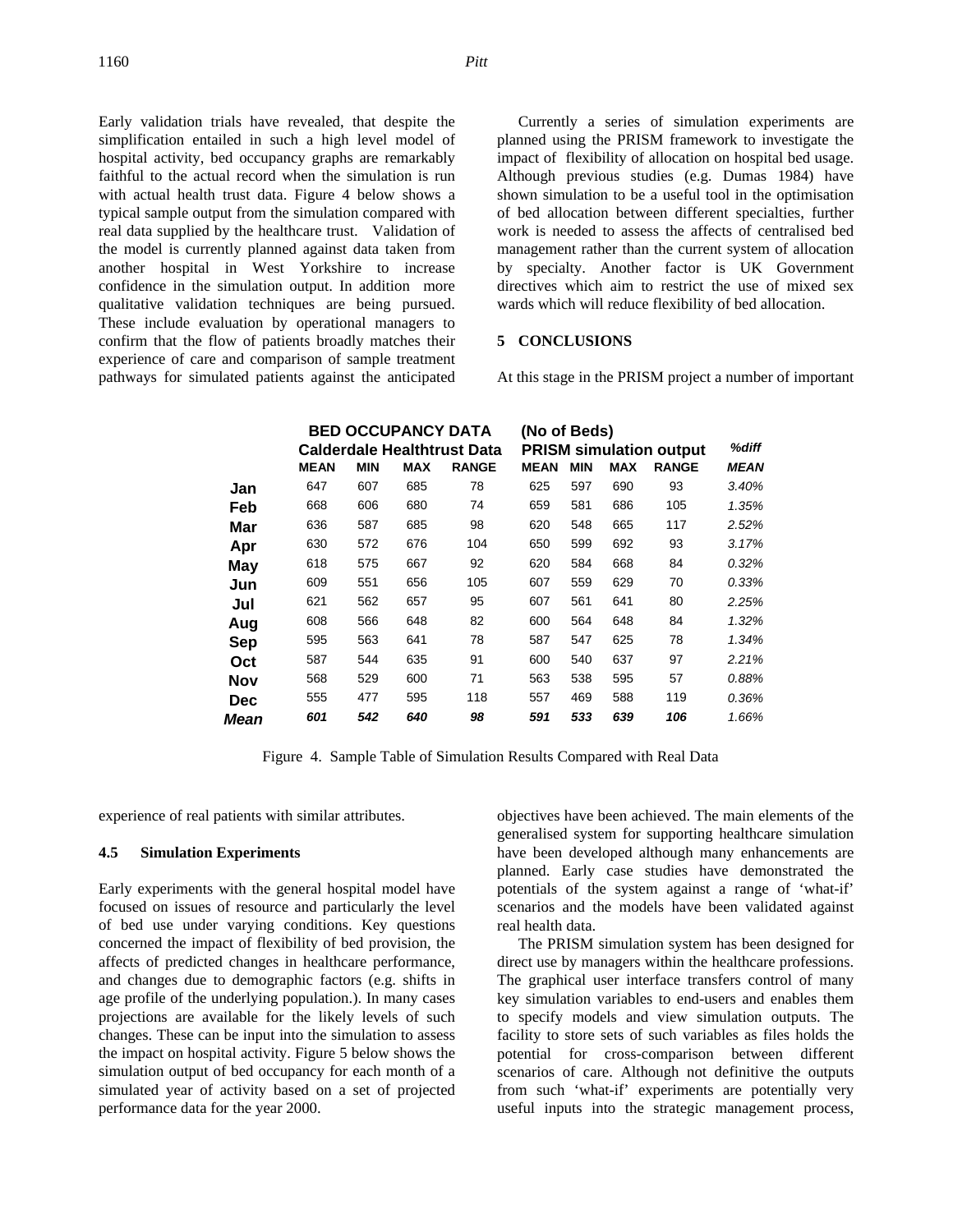

Figure 5. Output Graph of Simulation with Projected Health Data

especially in a context where quantified and objective measures of effect are often in short supply.

Early evaluation of the PRISM system has revealed that the graphical interface makes it especially suited to sensitivity analysis. Key variables within a simulation model can be adjusted interactively and the effects of changes can be directly observed from the simulation. This offers strategic managers a facility to determine the likely effects and magnitudes of any changes which are planned or envisaged. This is seen to have a valuable role in the education and communication of objectives within the management process as a whole.

The generic design rationale of the PRISM system has established a framework which supports the development of a wide range of interactive simulation models. Future work aims to explore a number of areas within strategic healthcare management which may be accessible to this approach. Of particular interest are changes in the delivery and organisation of rehabilitation and intensive care, increased flexibility of resource use, management of waiting lists, emergency contingency planning, and the growing trend towards community care away from institutionalised services. At all stages close liaison with healthcare professionals is essential to ensure that simulation tools address the real needs of the those who actually provide and manage the services of care.

## **ACKNOWLEDGEMENTS**

Thanks to the Engineering and Physical Sciences Research Council and Lanner Group plc. for financial support and the following people for their assistance: Steve Kay (Manchester Univ), Tony Waller and Roger Beadle (Lanner Group), Kevin Barber and Judith Prendergast (Total Technology Office, UMIST) and Philip Sands (Calderdale and Kirklees Health Authority).

### **REFERENCES**

- Cohen, B & Molteno, B. (1993) The Search for a model of healthcare - An analysis of the history and prospects as seen in the UK. In Reichert et al (eds) Conf. Procs. of The 11th Intl. Congress for European Medical Informatics. 566-571. Freund Pub. London.
- Davies, R. M. (1985) An assessment of models of a health system. Journal of the Operational Research Society. 36, 679-687
- Dumas, M.B. (1994) Simulation Modelling for Hospital Bed Planning. Simulation 43:2, 69-78
- Lehaney, B. & Paul, R.J. (1996) The use of Soft Systems Methodology in the Development of a Simulation of Out-patient Services at Watford General Hospital. Journal of the Operational Research Soc. 47, 864-870
- Millard, P.H. & McClean, S.I. (1994) Modelling Hospital Resource Use: A different approach to the planning and control of Health Care systems. Royal Soc. of Medicine Press, London.
- OR Society (1995) OR Insight Special Issue on Simulation in Health. 8, 2 Ops Research Soc. UK.
- Vetter, N. (1995) The Hospital: From Centre of Excellence to Community Support. Chapman & Hall. London
- Yates, J. (1982) Hospital Beds: A problem of diagnosis and management? William Heinemann Ltd, London